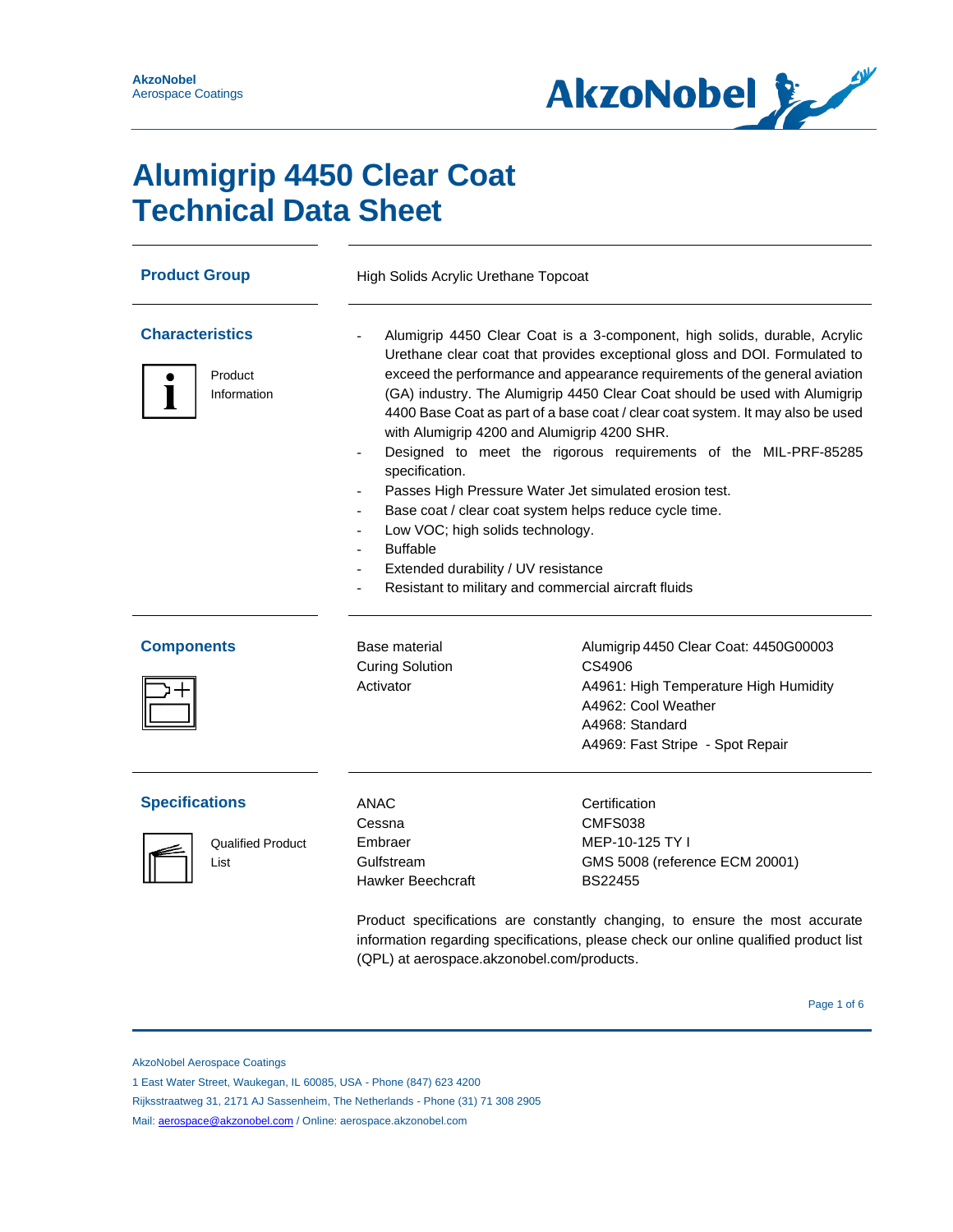

| <b>Surface Conditions</b>  | Cleaning                                            | Alumigrip 4450 clearcoat is compatible with Alumigrip 4200, Alumigrip 4250<br>and Alumigrip 4400.<br>Please refer to the proper product TDS for overcoat windows, and how best to<br>prepare the product prior to Alumigrip 4450 clearcoat application.<br>Ultra-Prep surface cleaner or IPA may be used to remove surface<br>$\overline{\phantom{0}}$<br>contamination prior to Alumigrip 4450 clearcoat.                                                                                                    |                              |
|----------------------------|-----------------------------------------------------|---------------------------------------------------------------------------------------------------------------------------------------------------------------------------------------------------------------------------------------------------------------------------------------------------------------------------------------------------------------------------------------------------------------------------------------------------------------------------------------------------------------|------------------------------|
| <b>Instruction for Use</b> |                                                     |                                                                                                                                                                                                                                                                                                                                                                                                                                                                                                               |                              |
|                            | <b>Mixing Ratio</b><br>(volume)                     | Alumigrip 4450 Clear Coat: 4450G00003<br>CS4906<br>A4961, A4962, A496 & A4969                                                                                                                                                                                                                                                                                                                                                                                                                                 | 4 parts<br>4 parts<br>1 part |
|                            |                                                     | Allow products to acclimatize to room temperature before use.<br>Stir Alumigrip 4450 Clear Coat thoroughly until the product is uniformly<br>homogenized before adding the curing solution.<br>Add the Curing Solution and stir the catalyzed mixture thoroughly.<br>$\overline{\phantom{0}}$<br>Add the activator and stir the catalyzed activated mixture again thoroughly.<br>Product SRA-9009 is available to facilitate coating repairs. For instructions<br>using SRA-9009, please see the product TDS. |                              |
|                            | <b>Induction Time</b>                               | Minimum 20 minutes.                                                                                                                                                                                                                                                                                                                                                                                                                                                                                           |                              |
|                            | <b>Initial Spraying</b><br>Viscosity<br>(25°C/77°F) | 16-20 seconds Signature Zahn-Cup 2<br>20-40 seconds ISO Cup #4                                                                                                                                                                                                                                                                                                                                                                                                                                                |                              |
| Note                       |                                                     | Viscosity measurements are provided as guidelines only and are not to be used as<br>quality control parameters. Certified information is provided by certification<br>documentation available on request.                                                                                                                                                                                                                                                                                                     |                              |

Page 2 of 6

AkzoNobel Aerospace Coatings

1 East Water Street, Waukegan, IL 60085, USA - Phone (847) 623 4200,

Rijksstraatweg 31, 2171 AJ Sassenheim, The Netherlands - Phone (31) 71 308 2905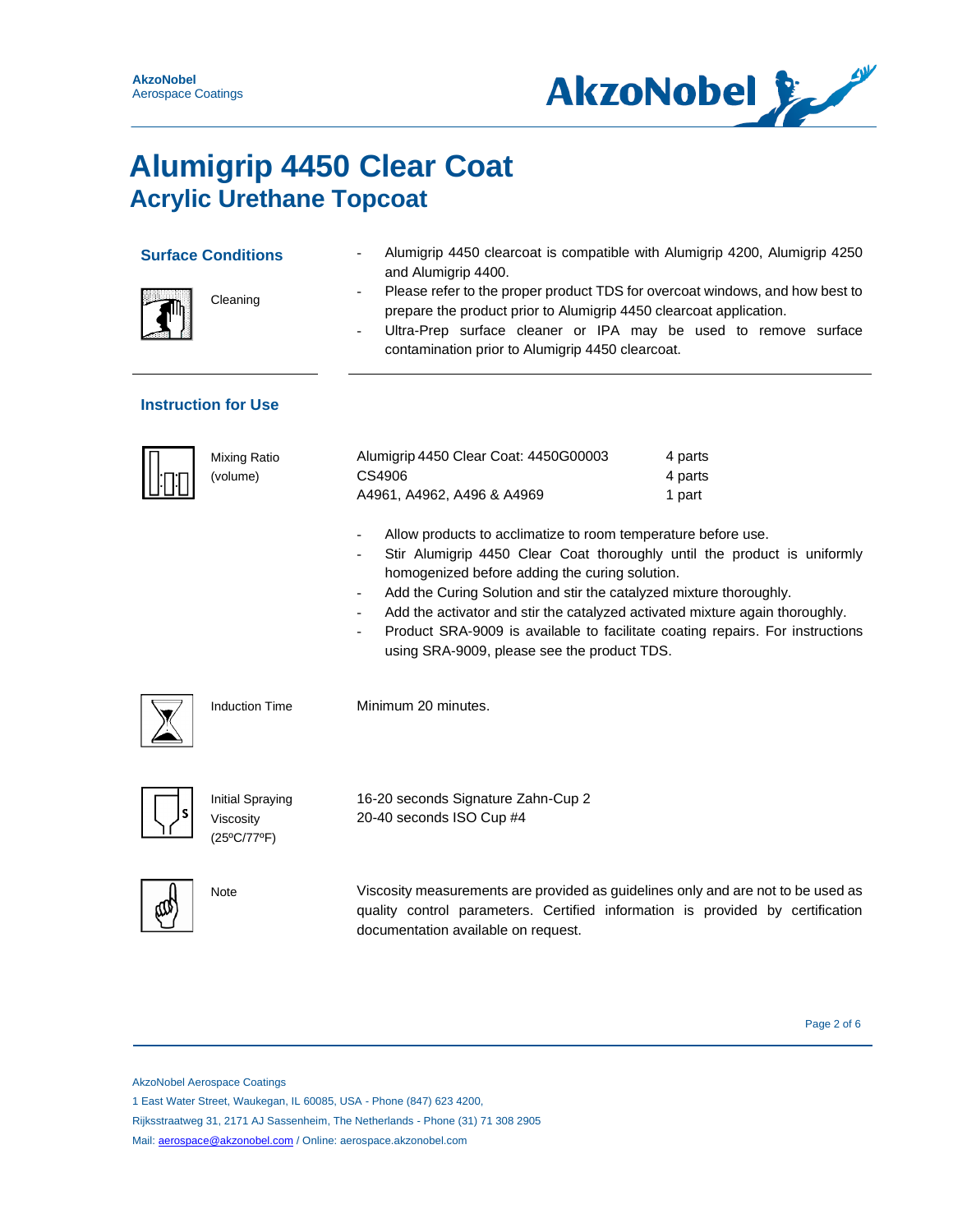



Pot life (25ºC/77ºF)

Dry Film **Thickness** (DFT)

2-2.5 hours

 $\mu$ m

50-62.5 µm 2-2.5 mils

### **Application Recommendations**



Conditions A4961: High Temperature High Humidity Activator A4962: Cool Weather Activator A4968: Standard Activator A4969: Fast Stripe - Spot Repair Activator

#### Activator Options:

| Activator:                | A4961               | A4962      | A4968               | A4969      |
|---------------------------|---------------------|------------|---------------------|------------|
| Temperature:              | $27 - 35^{\circ}$ C | 21 - 27ºC  | $24 - 32^{\circ}$ C | 21 - 27 °C |
|                           | $80 - 95^{\circ}F$  | 70 - 80°F  | 75 - 90°F           | 70 - 80°F  |
| <b>Relative Humidity:</b> | $65 - 80\%$         | $25 - 85%$ | $25 - 85%$          | 15 - 65%   |



Note Alumigrip 4450 Clearcoat may be applied in conditions outside the limits shown above. Care must be exercised to ensure a satisfactory result. Please contact your local AkzoNobel Aerospace Coatings representative to determine the appropriate application techniques when environmental conditions fall outside of the recommended range.



| Equipment | Spray gun type           | Nozzle orifice | Product flow | Dynamic air pressure<br>at gun-inlet* |
|-----------|--------------------------|----------------|--------------|---------------------------------------|
|           | Conventional             | 1.2-1.4 mm     | N/A          | N/A                                   |
|           | HVLP/ next<br>generation | $1.2 - 1.4$ mm | 6-8 oz/min   | 25-35 psi                             |

Page 3 of 6 Page 3 of 6

AkzoNobel Aerospace Coatings

1 East Water Street, Waukegan, IL 60085, USA - Phone (847) 623 4200,

Rijksstraatweg 31, 2171 AJ Sassenheim, The Netherlands - Phone (31) 71 308 2905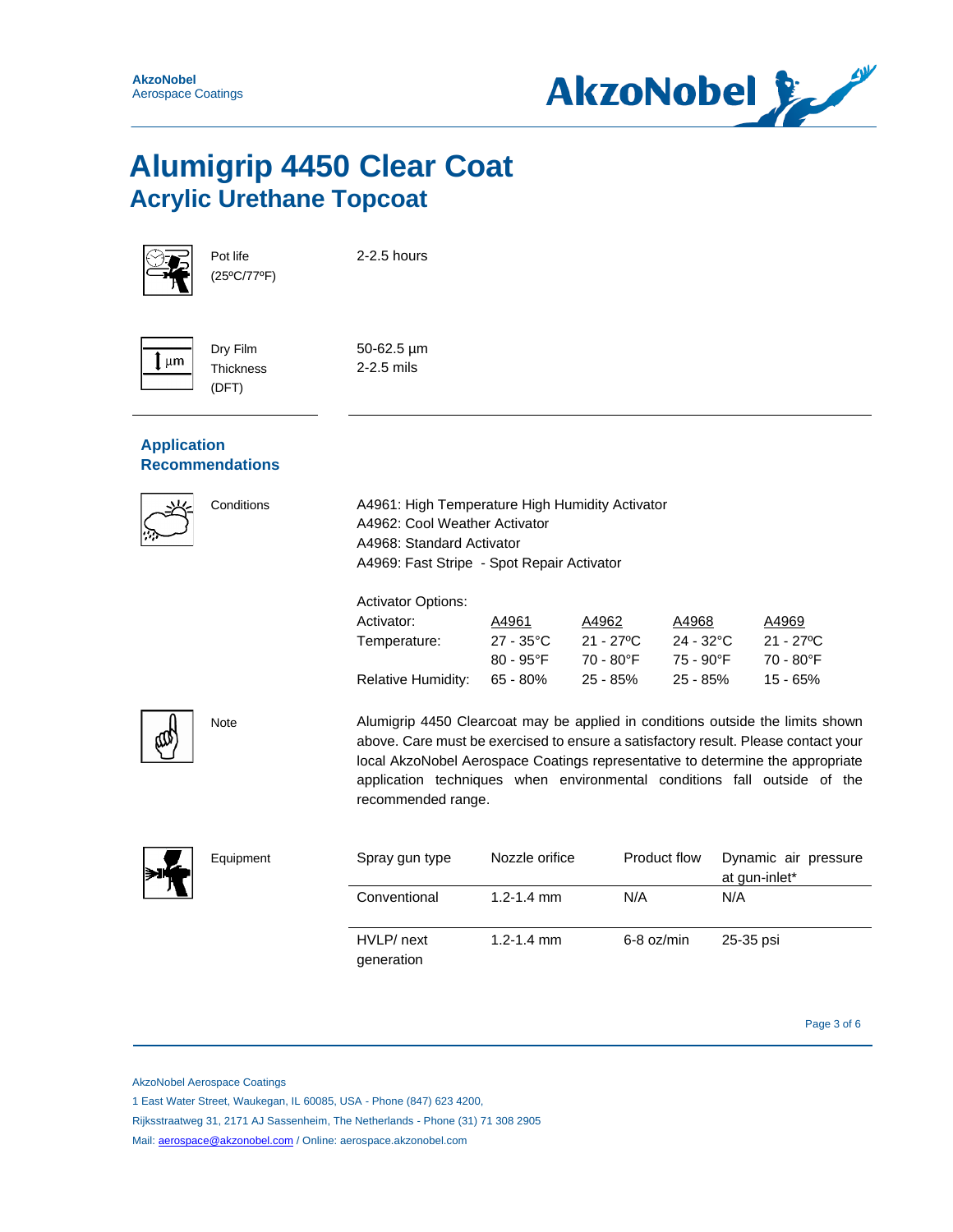

|                       |                            | Air atomizing -<br>electrostatic                           | 009 - .013 inch                                                                               | N/A        | N/A                                                                                                                                                                                                                                                                                                                                 |
|-----------------------|----------------------------|------------------------------------------------------------|-----------------------------------------------------------------------------------------------|------------|-------------------------------------------------------------------------------------------------------------------------------------------------------------------------------------------------------------------------------------------------------------------------------------------------------------------------------------|
|                       |                            | Pressure<br>atomizing<br>(electrostatic)                   | $1.2 - 1.5$ mm                                                                                | 6-8 oz/min | 30-35psi                                                                                                                                                                                                                                                                                                                            |
|                       | <b>Number of Coats</b>     | 20 minutes between coats.                                  |                                                                                               |            | Apply full wet coats (2-3 coats) until desired mils are achieved. Flash times<br>between coats will vary with temperature and activator selection. Recommend 15-                                                                                                                                                                    |
|                       | <b>Note</b>                |                                                            | Clearcoat will feel tacky with little transfer when its ready for the next coat.              |            |                                                                                                                                                                                                                                                                                                                                     |
|                       | Cleaning of<br>Equipment   | TR-19 or MEK.                                              |                                                                                               |            |                                                                                                                                                                                                                                                                                                                                     |
|                       | <b>Note</b>                | application area.                                          | performance and appearance of the coating.                                                    |            | The quality of the application of all coatings will be influenced by the spray<br>equipment chosen and the temperature, humidity, and air flow of the paint<br>When applying the product for the first time, it is recommended that test panels be<br>prepared to identify the best equipment settings to be used in optimizing the |
|                       | <b>Physical Properties</b> |                                                            |                                                                                               |            |                                                                                                                                                                                                                                                                                                                                     |
| Activator<br>Options: |                            | A4962: Cool Weather Activator<br>A4968: Standard Activator | A4961: High Temperature High Humidity Activator<br>A4969: Fast Stripe - Spot Repair Activator |            |                                                                                                                                                                                                                                                                                                                                     |

Page 4 of 6 Page 4 of 6 Page 4 of 6 Page 4 of 6 Page 4 of 6 Page 4 of 6 Page 4 of 6 Page 4 of 6 Page 4 of 6 Page 4 of 6 Page 4 of 6 Page 4 of 6 Page 4 of 6 Page 4 of 6 Page 4 of 6 Page 4 of 6 Page 4 of 6 Page 4 of 6 Page 4

AkzoNobel Aerospace Coatings

1 East Water Street, Waukegan, IL 60085, USA - Phone (847) 623 4200,

Rijksstraatweg 31, 2171 AJ Sassenheim, The Netherlands - Phone (31) 71 308 2905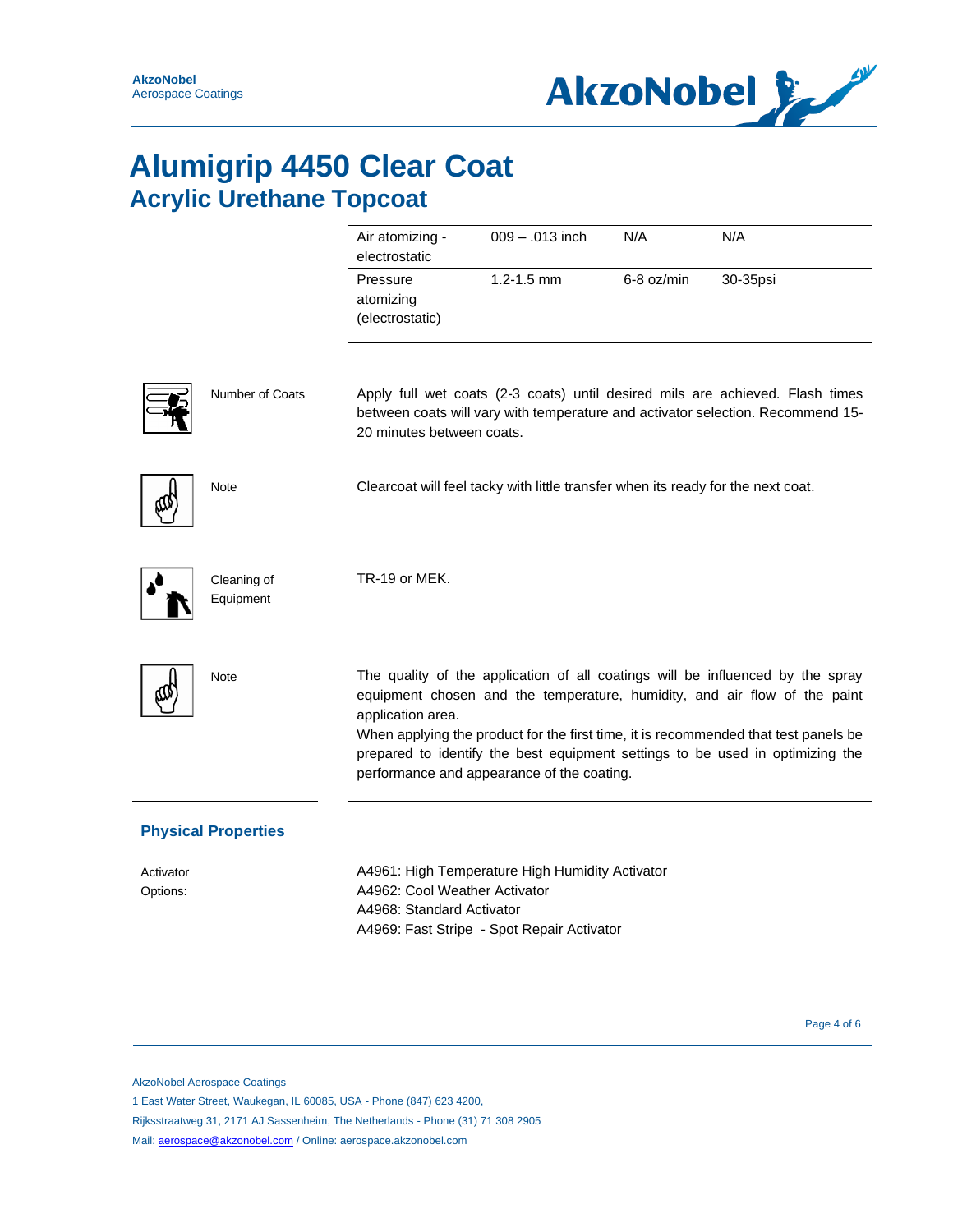

|                | <b>Drying Times</b><br>(25 +/- 2°C / 77<br>$+/- 2$ <sup>o</sup> F, 55 $+/- 5%$<br>RH) | Activator:<br>Dust Free<br>Dry to Tape<br>Full cure        | A4961<br>8 hours<br>24-36 hrs<br>7 days | A4962<br>6 hours<br>$10$ hrs<br>7 days                                                                                                                               | A4968<br>4 hours<br>12 hours<br>7 days | A4969<br>0.5 hour<br>$1-1.5$ hrs<br>7 days                                                                                                                           |
|----------------|---------------------------------------------------------------------------------------|------------------------------------------------------------|-----------------------------------------|----------------------------------------------------------------------------------------------------------------------------------------------------------------------|----------------------------------------|----------------------------------------------------------------------------------------------------------------------------------------------------------------------|
|                | Force Cure<br><b>Drying Times</b>                                                     | Flash for 60 minutes prior to bake.                        |                                         |                                                                                                                                                                      |                                        |                                                                                                                                                                      |
|                | 120°F                                                                                 |                                                            |                                         | (Force cure is not recommended for A4969 repair activator).                                                                                                          |                                        |                                                                                                                                                                      |
|                |                                                                                       | Activator:<br><b>Tack Free</b><br>Dry to Tape<br>Full cure | A4961<br>3 hours<br>12 hours<br>7 days  | A4962<br>2 hours<br>4 hours<br>7 days                                                                                                                                | A4968<br>2 hours<br>4 hours<br>7 days  | A4969<br>N/A<br>N/A<br>N/A                                                                                                                                           |
|                | Note                                                                                  |                                                            |                                         | please contact your local technical service representatives.                                                                                                         |                                        | Dry times will vary depending combinations of temperature, humidity and airflow.<br>For additional information regarding conditions outside of the above perimeters, |
| M <sup>2</sup> | Theoretical<br>Coverage                                                               |                                                            |                                         | 19.29 m <sup>2</sup> per liter ready to apply at 25.4 $\mu$ m dry film thickness.<br>786 ft <sup>2</sup> per US gallon ready to apply at 1.0 mil dry film thickness. |                                        |                                                                                                                                                                      |
| µm             | Dry Film Weight                                                                       | 29 $g/m^2/\mu m$<br>0.0059 lbs/ft <sup>2</sup> /mil        |                                         |                                                                                                                                                                      |                                        |                                                                                                                                                                      |
|                | Volatile Organic<br>Compounds                                                         | Maximum 420 g/l<br>Maximum 3.5 lbs/gal                     |                                         |                                                                                                                                                                      |                                        |                                                                                                                                                                      |
|                | Gloss (60°)                                                                           | > 90 GU                                                    |                                         |                                                                                                                                                                      |                                        |                                                                                                                                                                      |
|                | Color                                                                                 | Clear                                                      |                                         |                                                                                                                                                                      |                                        |                                                                                                                                                                      |

Page 5 of 6

AkzoNobel Aerospace Coatings

1 East Water Street, Waukegan, IL 60085, USA - Phone (847) 623 4200,

Rijksstraatweg 31, 2171 AJ Sassenheim, The Netherlands - Phone (31) 71 308 2905